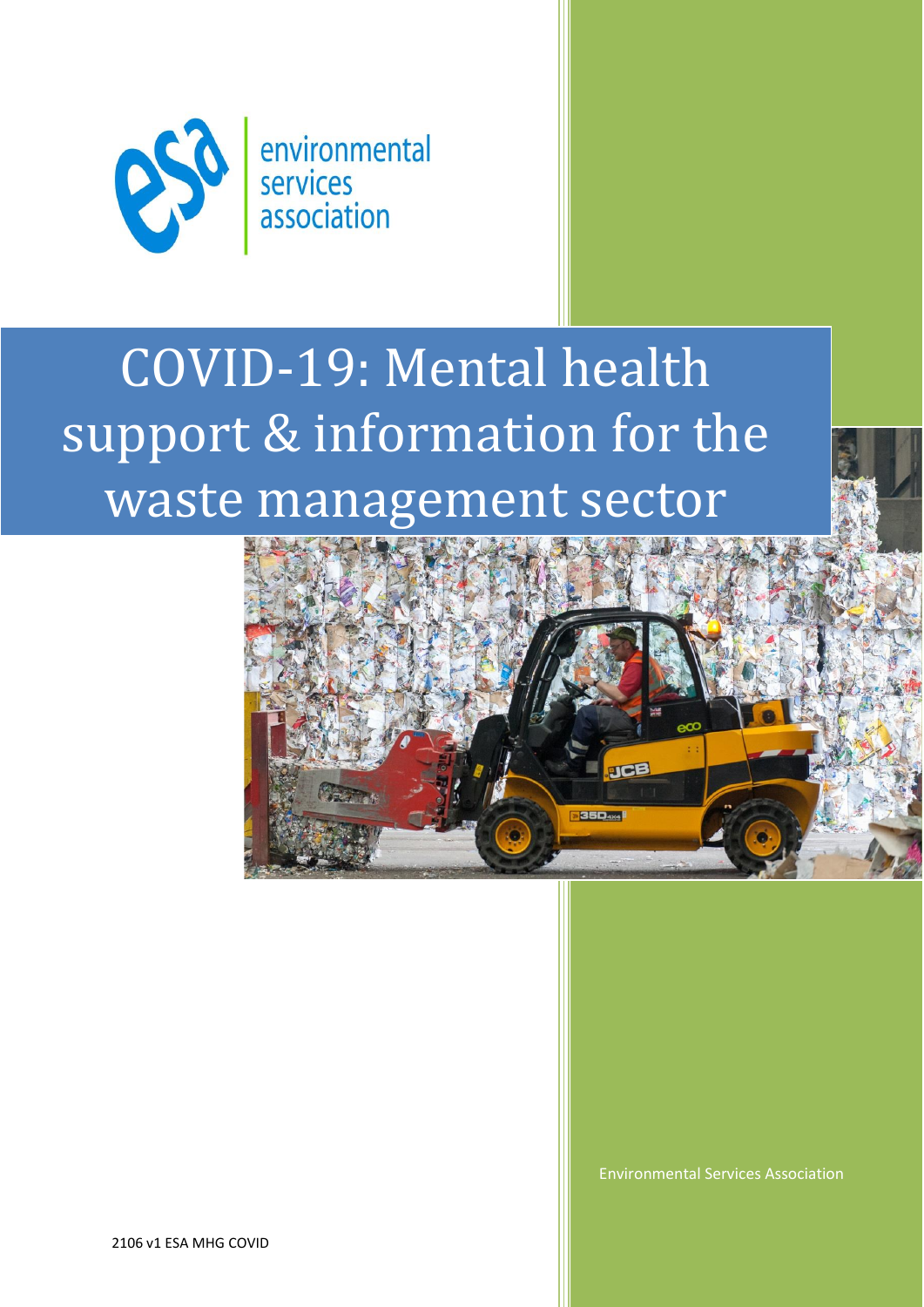#### **SUMMARY**

Covid-19 and the measures taken in response, such as lockdowns and social distancing, are likely to have a significant impact on the mental health of employees. Some of these effects remain largely unknown or have yet to fully materialise and will likely affect workers in different ways.

The pandemic continues to create uncertainty for many employees in the waste management sector, with some having continued to be at work providing front line services essential for the UK economy, others poised to return to work and others likely to remain working from home. Combined, this has created an unprecedented set of circumstances and challenges for the sector as organisations ensure that measures are in place to support good mental health, while managing any fears and concerns employees may have, or potential ill health.

This guidance offers tips, suggestions and points to consider in helping manage employees' mental health as a result of the COVID-19 pandemic. It aims to assist and support managers in opening up a conversation on mental health, and to ensure that wellbeing is integrated into day to day business decisions, rather than perceived negatively as something that requires an intervention only after a mental health issue has been identified.

An appendix to this guidance lists further reading and points to existing mental health resources and information sources.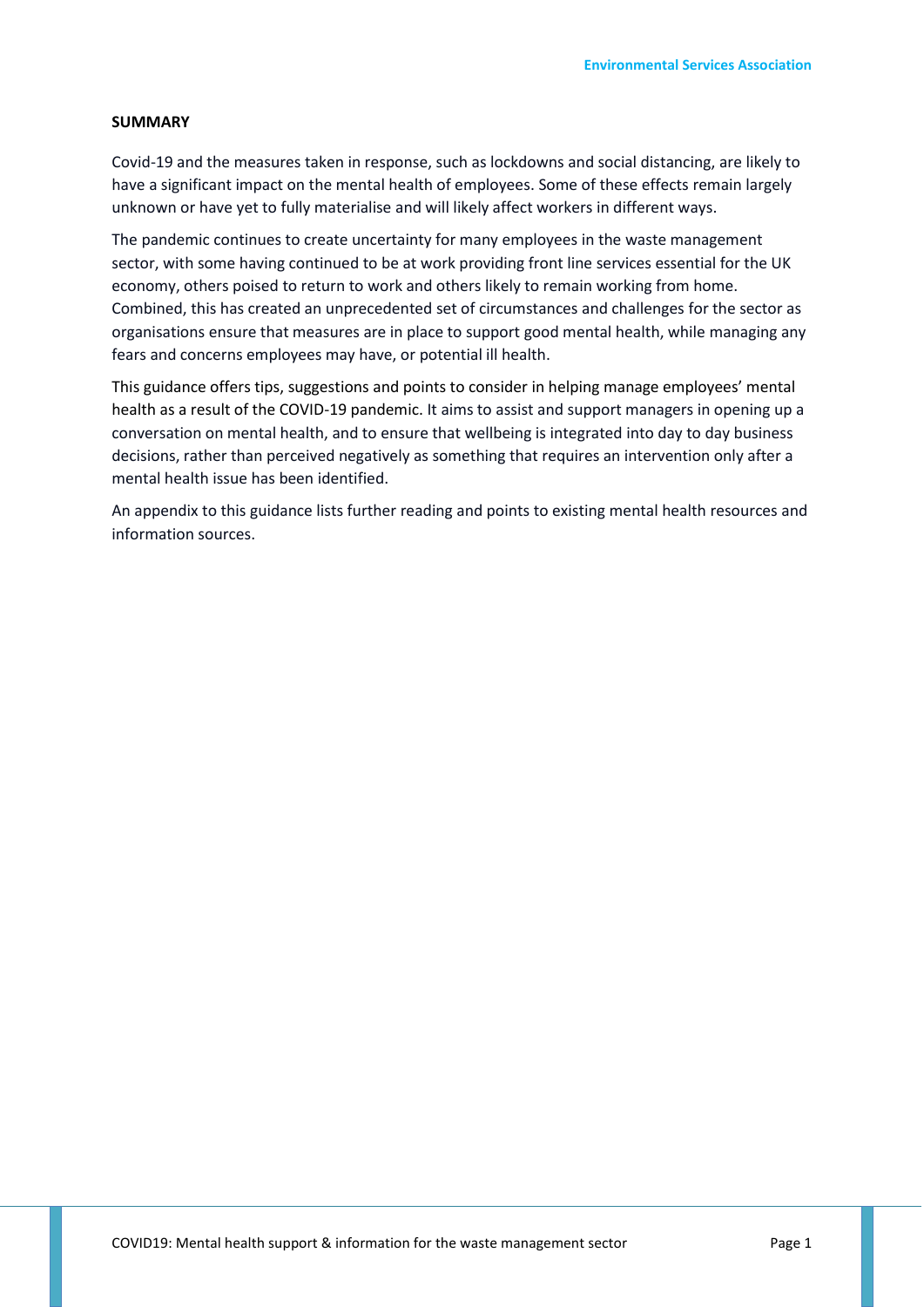#### **INTRODUCTION**

This guidance has been produced by ESA's H&S Strategic Group with the approval and endorsement of ESA's Board. It represents a sensible, reasonable and proportionate approach in helping manage the mental health impacts of the COVID-19 pandemic.

This guidance forms part of a suite of resources produced by the Environmental Services Association (ESA) which aim to address the priority risk areas identified within our H&S Strategy. Collectively, this suite of guidance represents ESA's commitment to continued improvement in our sector's health and safety performance and to raise health and safety standards for the betterment of all those who work in the industry or are associated with its activities.

The principles contained within this guidance are equally relevant to decision makers across the full spectrum of organisations that make up the waste management sector. We would therefore actively encourage its dissemination and uptake beyond the ESA Membership.

This guidance is aimed primarily at the manager level and offers suggestions for supporting employees' mental health during the pandemic. The guidance aims to raise awareness of the factors that could affect the mental health of employees; the tell-tale triggers to look out for; assistance that could be offered; and suggestions for initiating a discussion on mental health in the workplace. Specific guidance is also available for those employee groups that may require additional mental health support during the pandemic.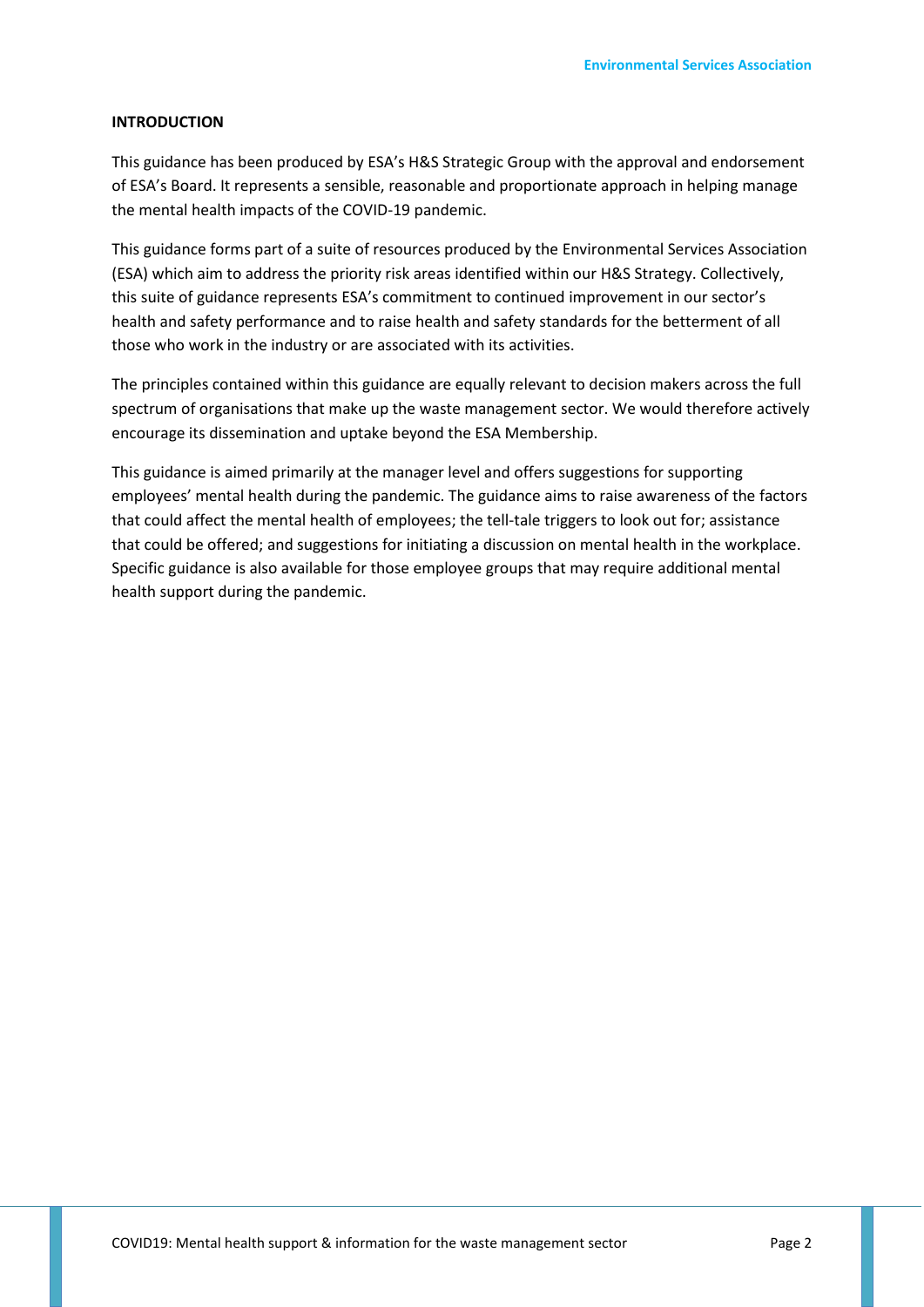# **COVID-19: MENTAL HEALTH SUPPORT AND INFORMATION**

Covid-19 and the measures taken to combat it such as national and local lockdowns and social distancing are likely to have a significant negative impact on the mental health of employees.

It is not yet known what the mental health impact will be as there are so many factors to consider, many of which are still ongoing. During this outbreak many employees will have needed to cope with additional pressures on their time, coupled with worries of the potential ill health of themselves and their families.

There are several wide ranging factors which could negatively impact on employees' mental health and may result in both short and long term effects, such as loss of motivation, anxiety, feelings of isolation and low mood, irritability, depression or exasperation of an ongoing mental health issue.

Factors employers should be considering are;

- Employees being concerned and anxious about themselves and/or family members and friends contracting the virus
- Employees suffering physical and mental health effects from taking less exercise and/or drinking more alcohol
- Working longer hours or irregular hours
- Additional pressures such as combining work with home schooling children or having to care for elderly, unwell or shielding relatives
- Loss of income into the household, resulting in financial worries
- Worries surrounding job security and the long term financial impacts of Covid-19, including where companies are making large scale redundancies
- Worries surrounding the furlough or job support scheme and uncertainty about returning to work
- Fears about returning to the workplace including using public transport for commuting
- Effects of suffering a bereavement, especially given funerals cannot take place as they normally would

## **What do we need to do?**

Employers have a legal duty to protect the health, safety and welfare of their employees and must follow the law, however, this only sets the minimum standard and those measures are unlikely to be sufficient to properly support employees through the extreme circumstances we are currently experiencing.

Whilst it can be difficult for employees to open up about their mental health, employers do need to take action to raise awareness of the issues Covid-19 may bring to employees and introduce measures to support their employees to enable them to protect their own mental health, address their fears, concerns and manage any potential health conditions.

It is important to raise awareness amongst the whole workforce of the potential impact and early signs of a deterioration in the mental health of themselves or those around them. Some suggestions are: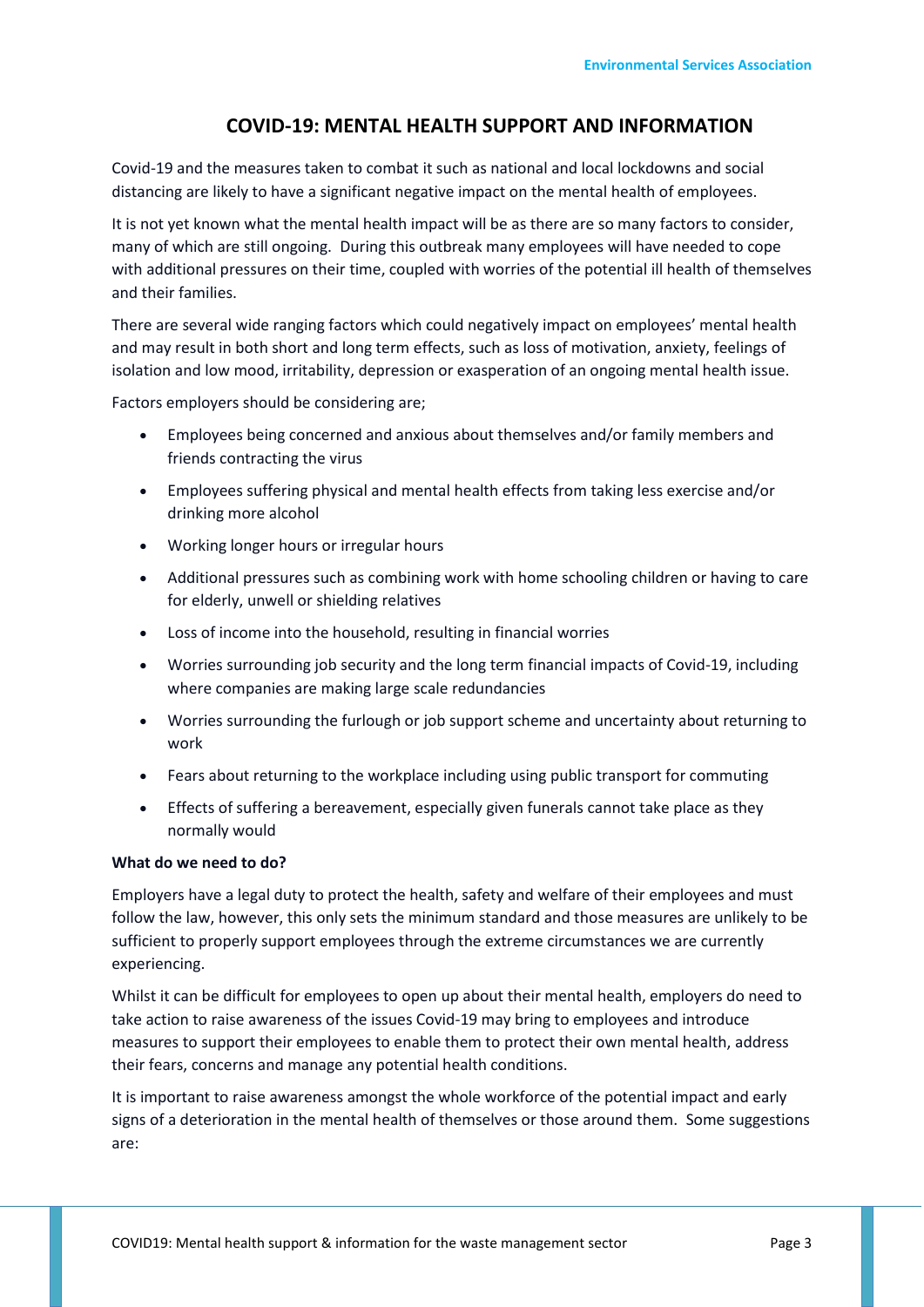- Provide guidance to help employees recognise the early signs of declining mental health to prevent a bigger problem later on, such as; mood changes, irritability, aggression, poor work performance, working longer hours or not wanting to go home, poor punctuality, increased absence due to sickness and inability to deal with normal workload.
- Distribute regular communications regarding what resources are available to help employees build their own resilience and explain what support is available. Do not be limited to mental wellbeing but also inform of ways for employees to ensure their own physical wellbeing, such as information on exercise and finances.
- Provide information on how employees can access support for their mental health wellbeing and assurance that this process is totally confidential.
- Hold regular 1:1 meetings with direct reports with the emphasis on wellbeing to pick up on any signals that the employee may be struggling. Ask open questions to try and gauge how they are coping and whether they have any concerns and, if so, make sure they are pointed in the right direction to get help.
- Inform employees about any updates to Covid-19 Government guidance that may affect them and their work, but be careful to limit this to information from reputable sources.
- Be honest and acknowledge that this is a stressful situation for all: you do not have to have all the answers, and if you do not check into it and get back to them.

There may be groups of employees that need additional support:

**Employees working from home -** Make sure the lines of communication are kept open, contact your employees on a regular basis and ensure they are informed of what is happening in the wider business. Provide the right technology for your workers to allow them to work effectively from home and allow them the time to keep non-work related, social relationships with their colleagues going by using virtual technologies such as Zoom and MS Teams, or try having a virtual lunch or coffee break together. Be aware that homeworkers may have many distractions at home, such as home schooled children, dependants etc. so you may need to be flexible about the working day. Encourage employees to still take breaks away from their work, stop their work at a reasonable time and to take their annual leave entitlement.

**Employees working to provide core/front line services** – Include employees on decisions about work practices, listen to their concerns and make sure you address them. Remember some employees may have vulnerable people in their household and may need more reassurance than others about the Covid secure measures in place. Keep financial worries at bay by ensuring every employee is aware of the arrangements for pay should they need to self-isolate or look after a sick family member. Have regular team meetings, and if needed 1:1 meetings, where employees can voice confidentially any concerns they may have. Train supervisors/managers to recognise signs of anxiety and stress in the workforce.

**Furloughed or shielding employees** – These employees may miss out on many of the regular corporate guidance and information send out to those continuing to work, therefore ensure there is a process in place for this to be sent to the workers where the guidance may impact them. Have social sessions to which furloughed and shielded workers are invited and encourage them to join in. Keep in regular contact to check on their wellbeing and to inform them when their period of furlough is expected to end. Be sensitive to the fact that these workers may have taken on additional responsibility for dependants and relatives at home.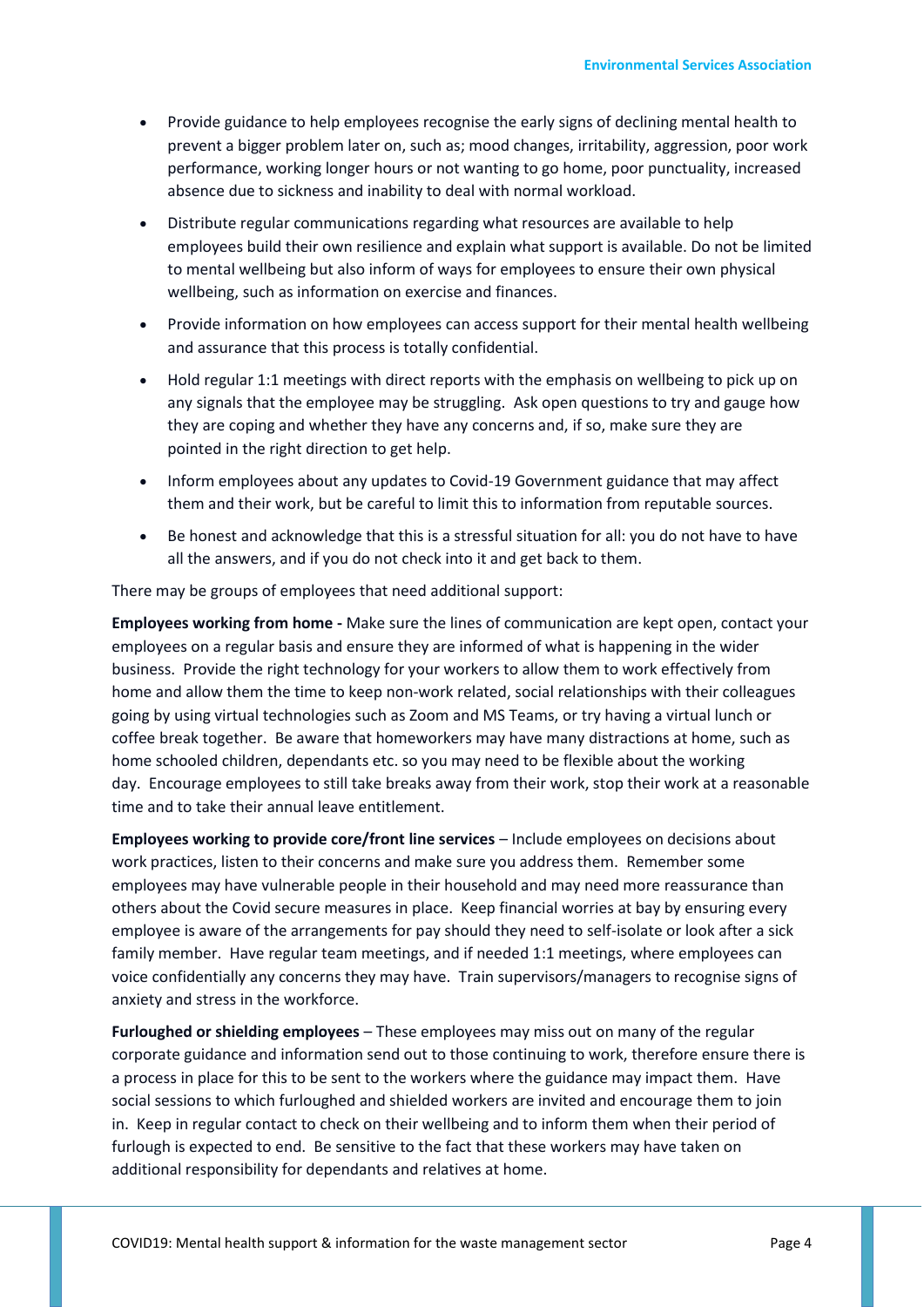**Employees returning to work from furlough or shielding** – At some point it will become necessary to bring workers back to work from furlough or after they have been shielding, whether this be back to the site or office, or working from home. Recognise that some employees will feel nervous about returning and have concerns about still catching the virus, consult with them and explain the measures put in place to ensure their safety at work and take their concerns seriously. Make sure returning employees are re-inducted and re-trained where necessary and remember that processes and procedures may have changed whilst they were away from work or they may just require refresher training. Consider bringing employees back on a phased return to ease them back into working life and allow them time to re-design their work life balance. Give as much notice as possible that they are required back in work to allow them to make arrangements for dependants to be cared for. Be aware that their work output may well be lower than previously until they get back up to speed, and reduce their workload accordingly if necessary.

**Employees affected by redundancy** – Recognise that the redundancy process can have a negative impact on the mental health of workers at risk of redundancy; those selected for redundancy; those who are not selected; and the managers/supervisors who must carry out the redundancy process. Both during and after the process explain to employees what support is available to them. If possible allow exiting employees to still access support to help them with their finances and obtaining alternative employment. Have a mechanism in place to allow employees to ask questions and ensure their questions receive prompt answers. Once the process is completed ensure the remaining workers are able manage their new workloads.

It is recognised that during this pandemic many employees are now working from home and may continue to do so for some time. This can lead to feelings of isolation and not feeling part of the wider team as well as not feeling able to access wellbeing services that are available to site and office based workers. Organisations can overcome this gap by providing socially distanced wellbeing support through:

- weekly webinars on subjects that may affect employees such as home schooling, reduced finances, access to healthcare, exercising in a pandemic etc.
- hold virtual clinics with professionals who can give tailored advice to employees about the problems they are facing now, offer an opportunity for 1:1 sessions
- bite-sized videos that employees homeworking and those away from work can access on relevant subjects
- make resources available through web based application that can be accessed through mobile phones and tablets making them available to employees without IT access and furloughed workers
- support and education sessions for workers on furlough
- working from home guidance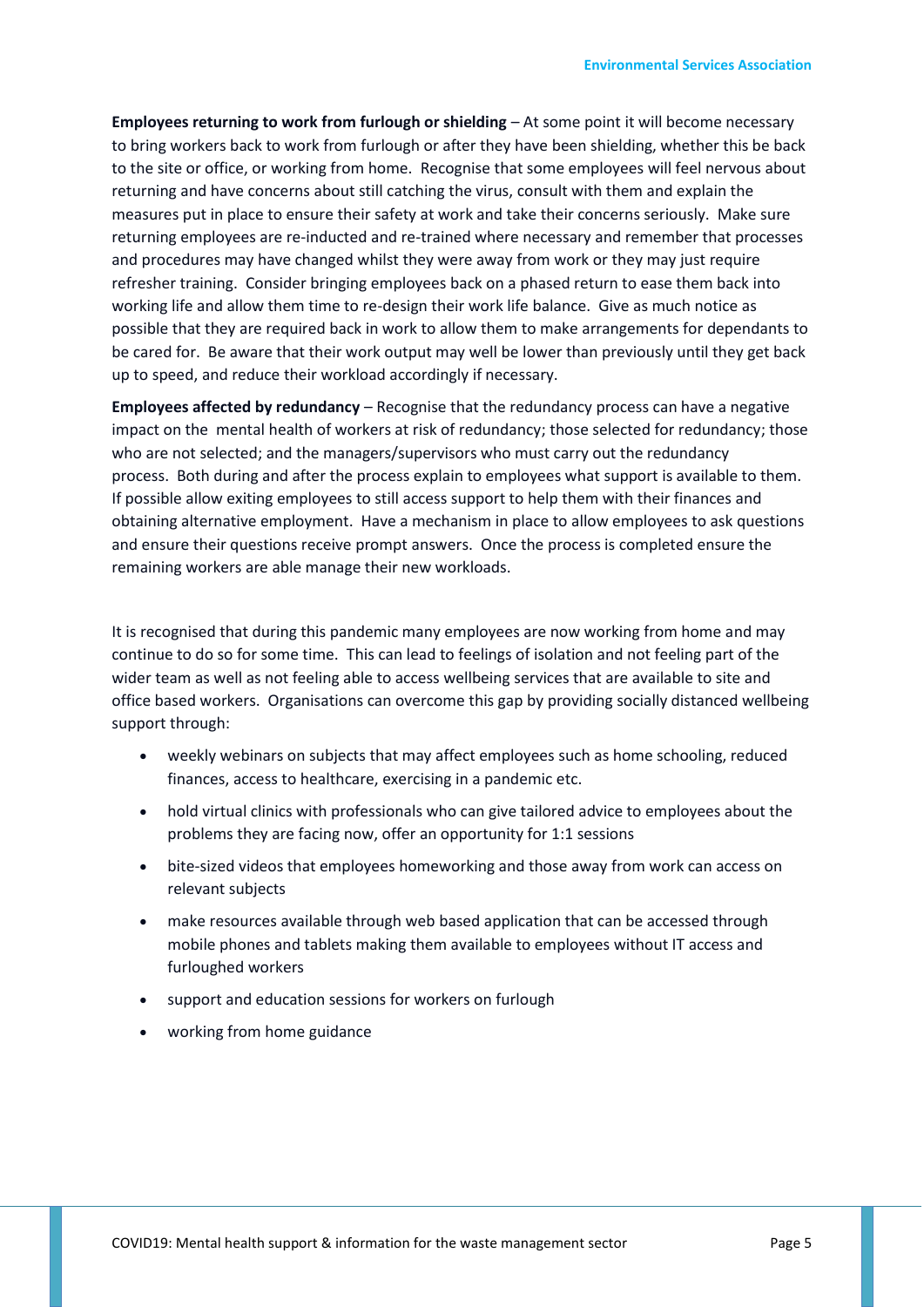#### **FURTHER READING AND INFORMATION**

A selection of resources relating to managing mental health, which are free and available online:

## **1. Web sites**

### **Mental Health at Work**

<https://www.mentalhealthatwork.org.uk/>

**MIND** 

<https://www.mind.org.uk/>

#### **Heads Together**

<https://www.headstogether.org.uk/>

#### **Every Mind Matters**

<https://www.nhs.uk/oneyou/every-mind-matters/>

#### **2. Videos**

#### *I had a Black Dog – His Name was Depression***: Building Resilience (Black Dog Foundation)**

Short animation that is free to view[: https://www.youtube.com/watch?v=XiCrniLQGYc](https://www.youtube.com/watch?v=XiCrniLQGYc)

#### *60 second ad:* **Time to Change**

<https://www.youtube.com/watch?v=hdPZ7rw0wMc>

## *Talking about Mental Health***: MIND video series on You Tube. First edition available at:**

[https://www.youtube.com/watch?v=9YaS\\_4tXBNU](https://www.youtube.com/watch?v=9YaS_4tXBNU)

## **3. Activities that may support mental health**

#### **Yoga**

30 days of Yoga with *Adriene* – 30 free yoga sessions for beginners

<https://www.youtube.com/watch?v=TXU591OYOHA>

## **Mindfulness**

<https://www.oxfordmindfulness.org/learn-mindfulness/online-sessions-podcasts/>

#### **Exercise**

<https://www.nhs.uk/conditions/nhs-fitness-studio/?tabname=strength-and-resistance>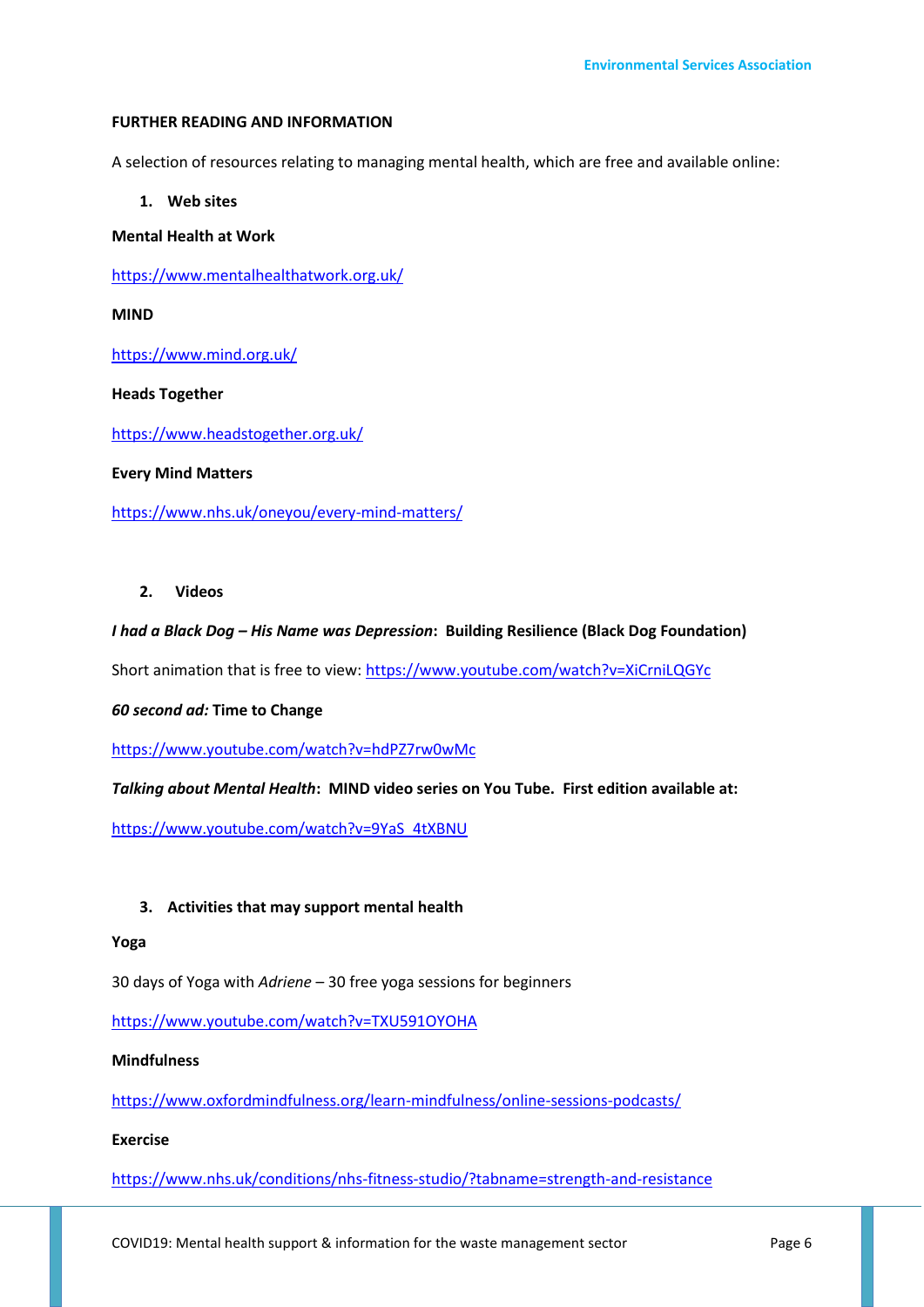## **4. Looking after mental wellbeing while at home during the pandemic**

<https://www.nhs.uk/oneyou/every-mind-matters/coronavirus-covid-19-staying-at-home-tips/>

## **5. Workplace Wellbeing Awards**

#### **Workplace Wellbeing Index**

[https://www.mind.org.uk/workplace/workplace-wellbeing](https://www.mind.org.uk/workplace/workplace-wellbeing-index/?_ga=2.242324359.48352794.1584614609-389908514.1584614609)[index/?\\_ga=2.242324359.48352794.1584614609-389908514.1584614609](https://www.mind.org.uk/workplace/workplace-wellbeing-index/?_ga=2.242324359.48352794.1584614609-389908514.1584614609)

## **6. Free apps that are available to support mental health** Search in the app or play stores for:

## 1. **Elefriends**



Elefriends is a supportive online community from the mental health charity Mind. We all know what it's like to struggle sometimes, but now there's a safe place to listen, share and be heard. Whether you're feeling good right now, or really low, it's a place to share experiences and listen to others.

- Post updates and catch up with the community feed.
- Read and write posts offline.
- Share photos directly from your device.
- Passcode protected.
- Choose when and how you want to receive notifications.
- Moderated by the 'Ele handlers' from 10am until midnight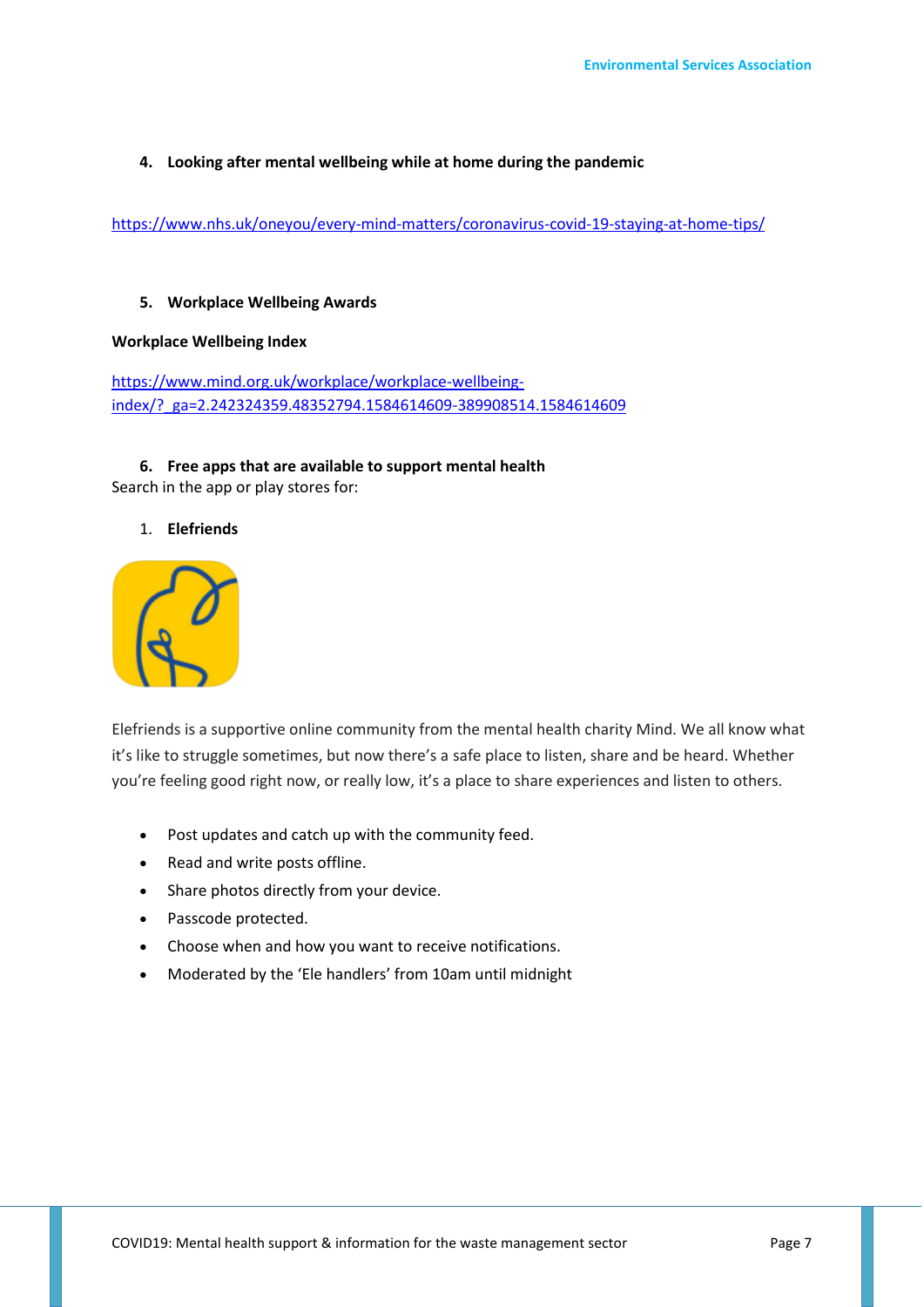#### 2. **Silvercloud**



Silvercloud provides a wide range of supportive and interactive programmes, tools and tactics for mental and behavioural health issues. These programmes address wellbeing, life balance, time management, communication skills, goal setting, communication and relationship management, anger management, stress management, relaxation and sleep management, among many others.

### **3. Happier**



#### **This App is only available on the Apple Store for iOS devices.**

Happier helps you stay more present and positive throughout the day. Its Apple Watch app is like your personal mindfulness coach -- use it to lift your mood, take a quick meditation pause, or capture and savour the small happy moments that you find in your day.

- Share how you feel using our Apple Watch and we'll help you lift your mood with inspiring quotes, clear your mind with a positive meditation break, or easily capture and share something positive using just your voice.
- Use Happier as an on-the-go gratitude journal to record happy moments both big and small.
- Take our bite-sized, expert-led courses to discover new ways to find joy, calm, and satisfaction - they take just a few minutes a day, and help you become more resistant to negativity you may encounter, and more resilient overall.
- Connect with other Happier users in a positive and supportive environment.

## **4. Catch it**

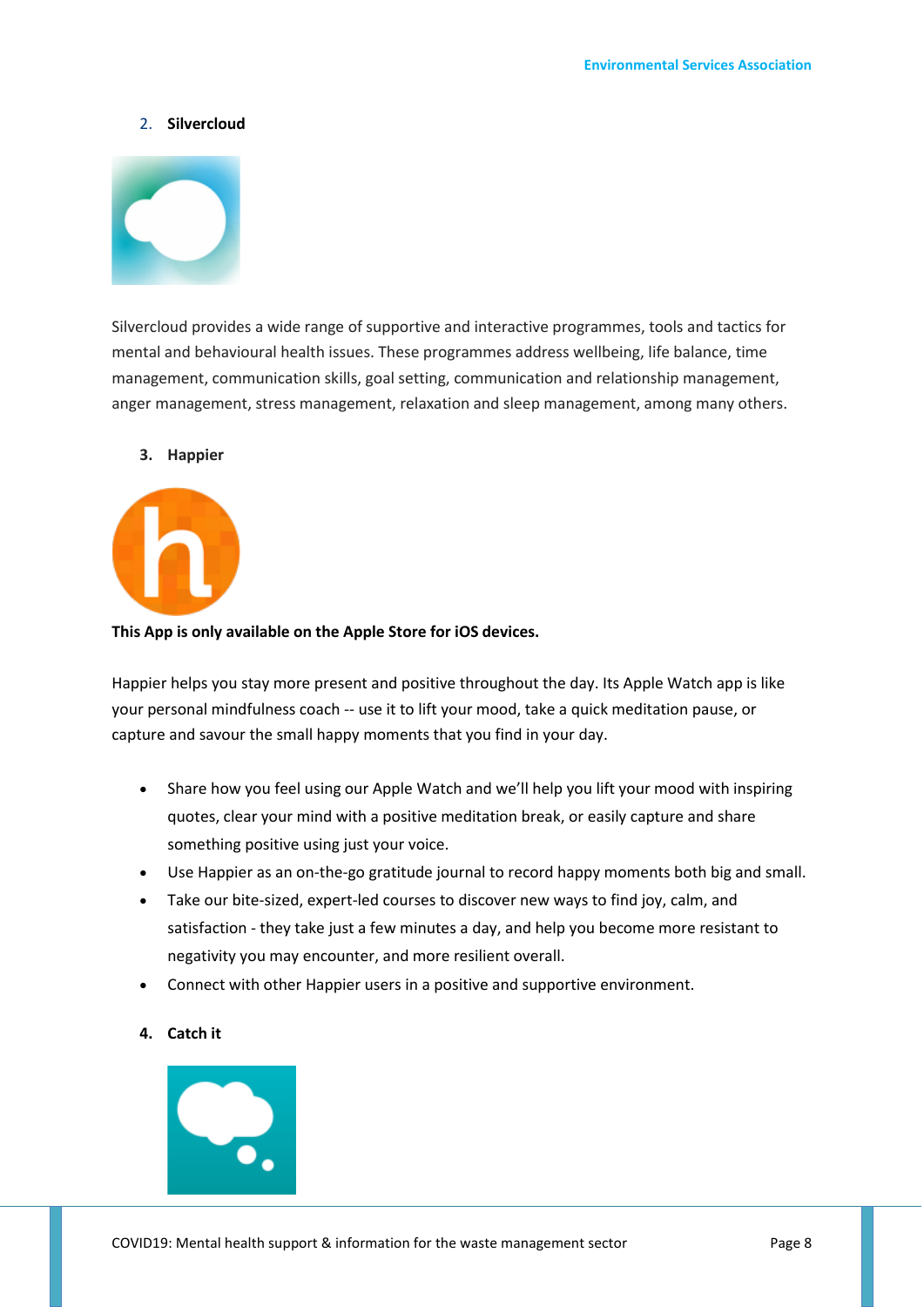Catch It is a joint project between the Universities of Liverpool and Manchester, to help users better understand their moods through use of an ongoing diary.

The app was designed to illustrate some of the key principles of psychological approaches to mental health and well-being, and specifically Cognitive Behavioural Therapy (CBT).

## **5. SAM: Self-help for Anxiety Management**



[SAM is](http://sam-app.org.uk/) an app to help you understand and manage anxiety. The app has been developed in collaboration with a research team from [UWE, Bristol.](http://www1.uwe.ac.uk/et/csct/research/samanxietymanagementmobile.aspx)

SAM will help you to understand what causes your anxiety, monitor your anxious thoughts and behaviour over time and manage your anxiety through self-help exercises and private reflection.

The "Social cloud" feature will enable you to share your experiences with the SAM community while protecting your identity.

## **Couch to 5k**



Walk and run your way to 5k with this Couch to 5k app designed to take total beginners from walking to running for 30 minutes in just 9 weeks. Millions of people have already started running with our simple Couch to 5k plan - so download it now, grab your trainers and get ready to become a runner.

Presented in association with BBC Get Inspired, the app builds you up gradually with a mix of running and walking. All you have to do is choose one of our four famous trainers and let them guide and motivate you through each session.